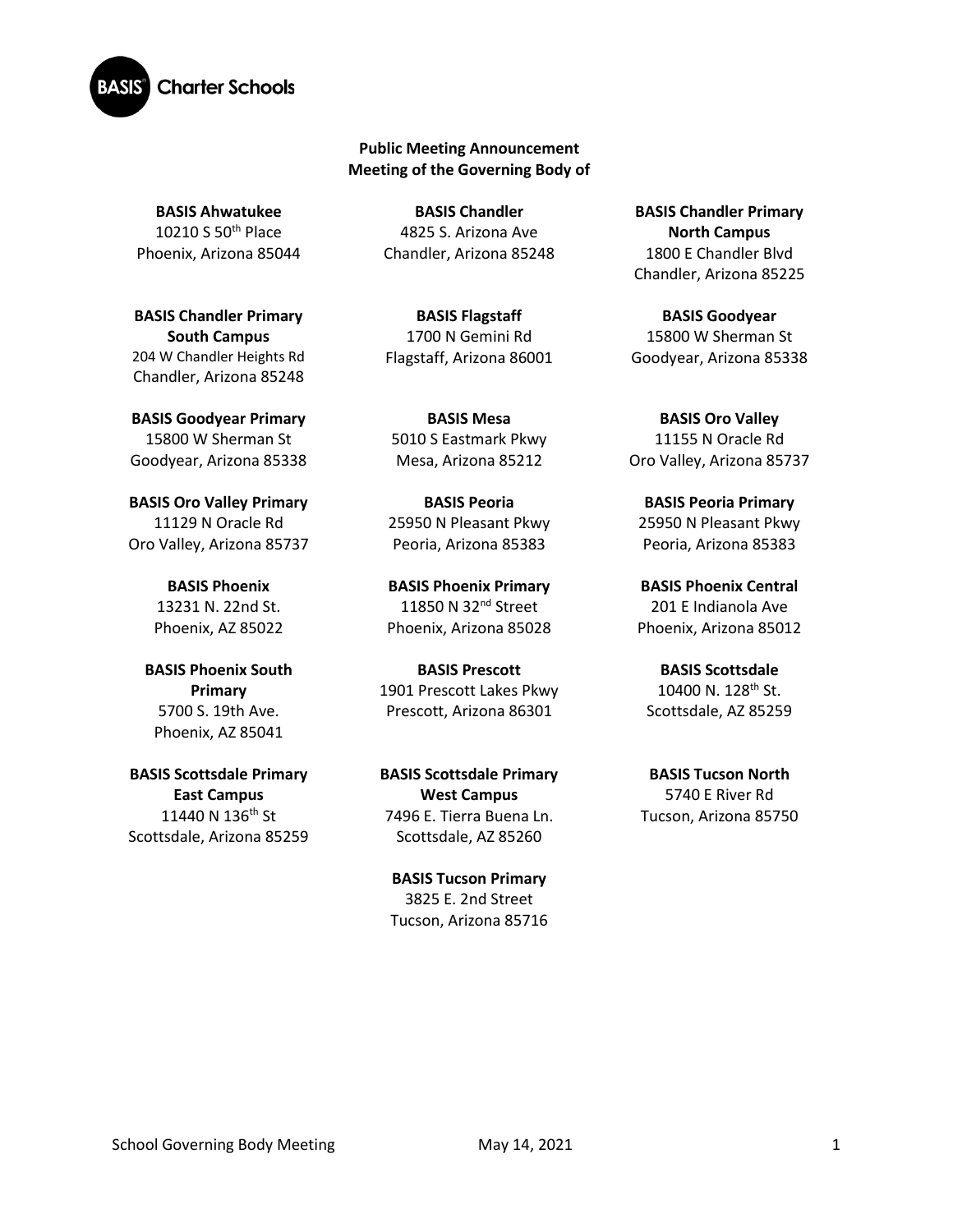

## **May 14, 2021 8:30 am**

**Location** Microsoft Teams meeting **Join on your computer or mobile app [Click here to join the meeting](https://teams.microsoft.com/l/meetup-join/19%3ameeting_Y2E4ZWFiZTktOWNlOC00NGYyLThiY2ItOGZhNWQzM2RiYjdi%40thread.v2/0?context=%7b%22Tid%22%3a%22e5f3479c-502f-4e92-b060-0c0c560d6271%22%2c%22Oid%22%3a%22575e4f74-824e-48e9-9805-77af91568d41%22%7d)**

### **Or call in (audio only)**

[+1 480-645-9056,,562147490#](tel:+14806459056,,562147490# ) United States, Phoenix [\(888\) 313-1543,,562147490#](tel:8883131543,,562147490# ) United States (Toll-free)

## Phone Conference ID: 562 147 490#

Members of the public may attend the meeting telephonically by dialing into the number provided. Copies of materials may be requested in advance of the meeting by email at [info@basisschools.org](mailto:info@basisschools.org)

#### **Agenda**

- 1. Call to Order
- 2. Call to the Public
- 3. Review and possible action to approve the Minutes of the **November 18, 2020** BASIS Phoenix South Primary meeting and the **October 14, 2020 and April 14, 2021** meetings of the BASIS Ahwatukee, BASIS Chandler, BASIS Chandler Primary North Campus, BASIS Chandler Primary South Campus, BASIS Goodyear, BASIS Goodyear Primary, BASIS Flagstaff, BASIS Mesa, BASIS Oro Valley, BASIS Oro Valley Primary, BASIS Peoria, BASIS Peoria Primary, BASIS Phoenix, BASIS Phoenix Central, BASIS Phoenix Primary, BASIS Phoenix South Primary, BASIS Prescott, BASIS Scottsdale, BASIS Scottsdale Primary – East Campus, BASIS Scottsdale Primary – West Campus, BASIS Tucson Primary, and BASIS Tucson North School Governing Bodies.
- 4. Review, discussion, and possible action to approve **Resolution SGB21-31** to adopt the Revised FY2021 Budget for BASIS Ahwatukee.
- 5. Review, discussion, and possible action to approve **Resolution SGB21-32** to adopt the Revised FY2021 Budget for BASIS Chandler.
- 6. Review, discussion, and possible action to approve **Resolution SGB21-33** to adopt the Revised FY2021 Budget for BASIS Chandler Primary North Campus.
- 7. Review, discussion, and possible action to approve **Resolution SGB21-34** to adopt the Revised FY2021 Budget for BASIS Chandler Primary South Campus.
- 8. Review, discussion, and possible action to approve **Resolution SGB21-35** to adopt the Revised FY2021 Budget for BASIS Goodyear.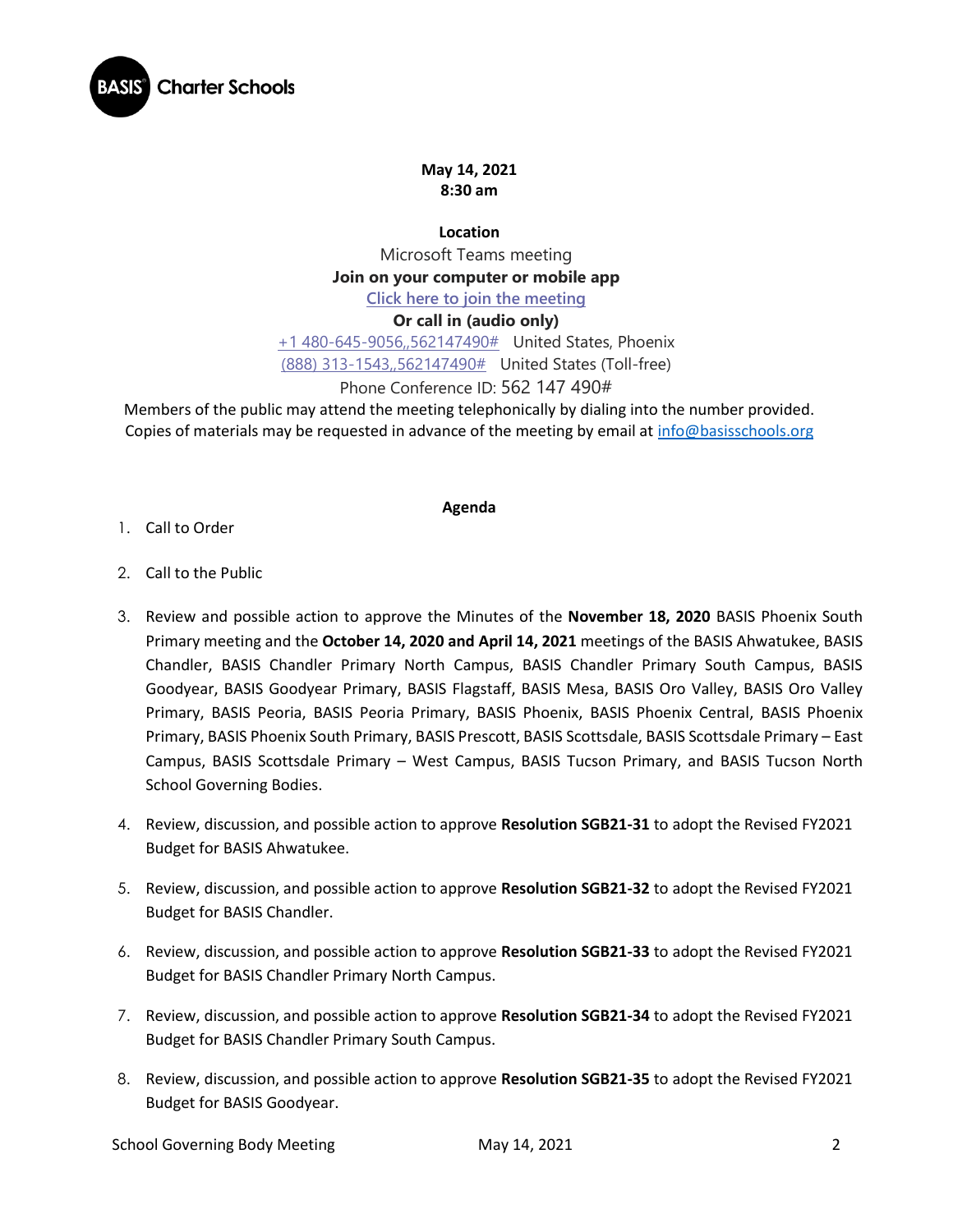# **BASIS** Charter Schools

- 9. Review, discussion, and possible action to approve **Resolution SGB21-36** to adopt the Revised FY2021 Budget for BASIS Goodyear Primary.
- 10. Review, discussion, and possible action to approve **Resolution SGB21-37** to adopt the Revised FY2021 Budget for BASIS Flagstaff.
- 11. Review, discussion, and possible action to approve **Resolution SGB21-38** to adopt the Revised FY2021 Budget for BASIS Mesa.
- 12. Review, discussion, and possible action to approve **Resolution SGB21-39** to adopt the Revised FY2021 Budget for BASIS Oro Valley.
- 13. Review, discussion, and possible action to approve **Resolution SGB21-40** to adopt the Revised FY2021 Budget for BASIS Oro Valley Primary.
- 14. Review, discussion, and possible action to approve **Resolution SGB21-41** to adopt the Revised FY2021 Budget for BASIS Peoria.
- 15. Review, discussion, and possible action to approve **Resolution SGB21-42** to adopt the Revised FY2021 Budget for BASIS Peoria Primary.
- 16. Review, discussion, and possible action to approve **Resolution SGB21-43** to adopt the Revised FY2021 Budget for BASIS Phoenix.
- 17. Review, discussion, and possible action to approve **Resolution SGB21-44** to adopt the Revised FY2021 Budget for BASIS Phoenix Central.
- 18. Review, discussion, and possible action to approve **Resolution SGB21-45** to adopt the Revised FY2021 Budget for BASIS Phoenix Primary.
- 19. Review, discussion, and possible action to approve **Resolution SGB21-46** to adopt the Revised FY2021 Budget for BASIS Phoenix South Primary.
- 20. Review, discussion, and possible action to approve **Resolution SGB21-47** to adopt the Revised FY2021 Budget for BASIS Prescott.
- 21. Review, discussion, and possible action to approve **Resolution SGB21-48** to adopt the Revised FY2021 Budget for BASIS Scottsdale.
- 22. Review, discussion, and possible action to approve **Resolution SGB21-49** to adopt the Revised FY2021 Budget for BASIS Scottsdale Primary – East Campus.
- 23. Review, discussion, and possible action to approve **Resolution SGB21-50** to adopt the Revised FY2021 Budget for BASIS Scottsdale Primary – West Campus.